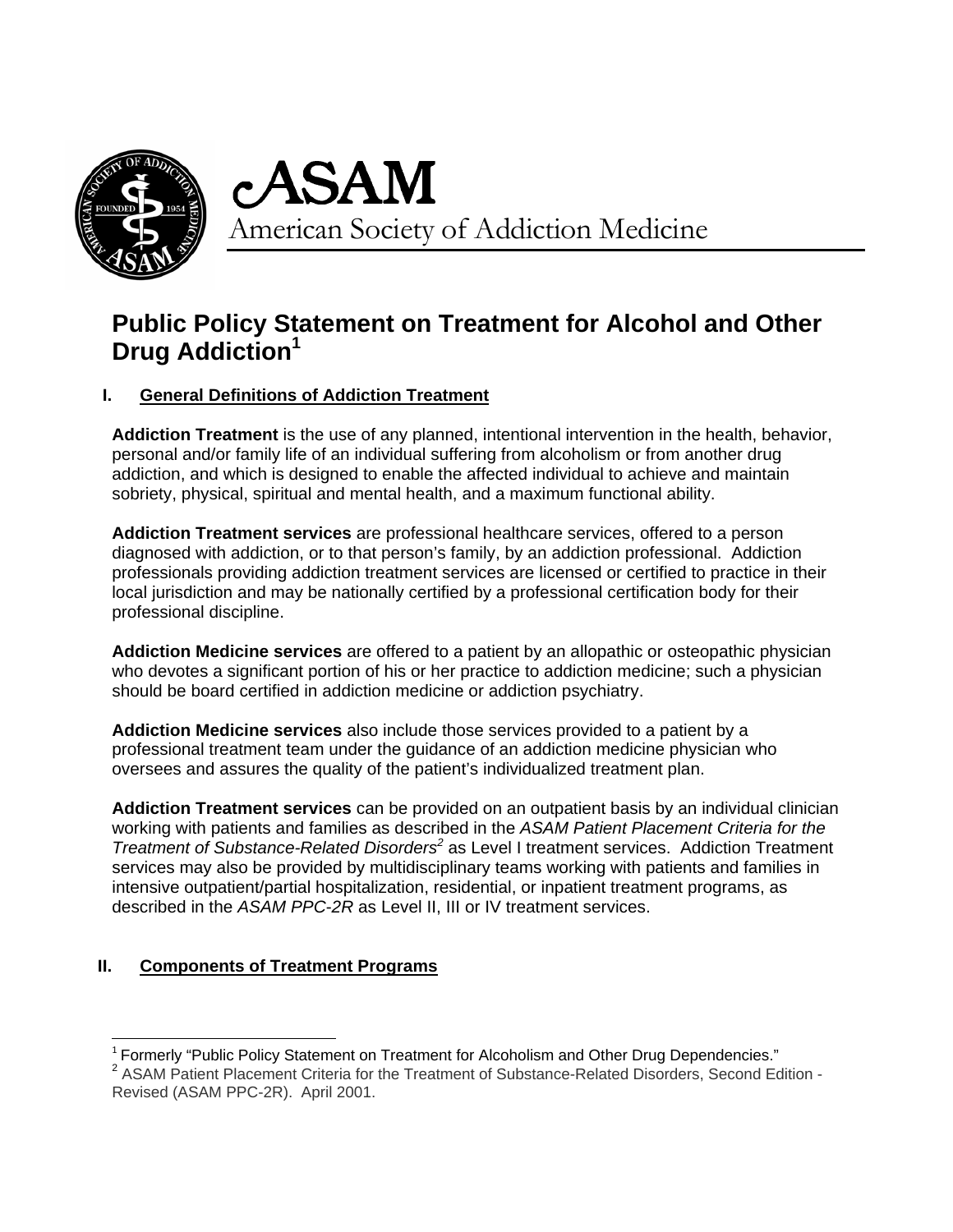Addiction Treatment programs should be structured to give patients the choices, resources and support to take responsibility for addressing their medical, social and psychological needs. Addiction Treatment should utilize therapeutic approaches that include sensitivity to age, gender, ethnicity and other personal characteristics when these factors generate special treatment needs. Frequency and intensity of services and length of stay at each level of care should be individualized to the least invasive, effective intensity and duration for each patient. Progress meeting these goals and standards should be regularly assessed. Addiction Treatment programs should include the following services:

- A. A thorough history, physical examination, screen for psychiatric illness and psychosocial evaluation.
- B. Medical management of withdrawal ('detoxification'), as indicated: that is, the achievement of a state free of alcohol and other addicting drugs (except those described in paragraph II D below). Using the *ASAM Patient Placement Criteria* and its principles, withdrawal management ('detoxification') may be accomplished on an inpatient or outpatient basis, and with or without the use of psychoactive drugs, depending on the physical, psychological and social needs of the patient.
- C. Counseling, including education on: the nature of alcohol and other drug addiction as biomedical and chronic diseases; the need for long term abstinence; the need for a program of rehabilitation, including family involvement; the dangers of cross addiction to other drugs, and/or to other addictive behaviors
- D. Medical treatment of the chronic disease of addiction ('addiction management') addressing the abnormalities in brain structure/functioning that appear in addiction as well as biological brain accommodations to chronic substance use. Medical management of addiction may include maintenance therapies and other pharmacological therapies of addiction as indicated.
- E. Medical treatment of the other physical concomitants and complications of addiction including attention to nutritional needs.
- F. Psychological assistance for the patient and family through psychotherapy and/or counseling, along with involvement in self-help groups, depending on the needs and characteristics of the patient and the family. This assistance is aimed at establishing and sustaining motivation for sobriety, and helping the patient find alternative, healthier ways of coping with personal, work, family, spiritual and social problems without resumption of alcohol or other drug use. It is aimed at helping the family develop healthier, more satisfying patterns of interaction which will in turn facilitate and reinforce the patient's abstinence. This includes help for the children of patients with these disorders aimed also at prevention of the disease in this high-risk group.
- G. Treatment of any psychiatric illnesses which may accompany the alcohol or other drug addiction such as mood disorders, anxiety disorders, personality disorders, etc.
- H. Referral for help with social, legal, child care, vocational, spiritual or other associated problems to appropriate community resources.

#### **III. Providers of Treatment**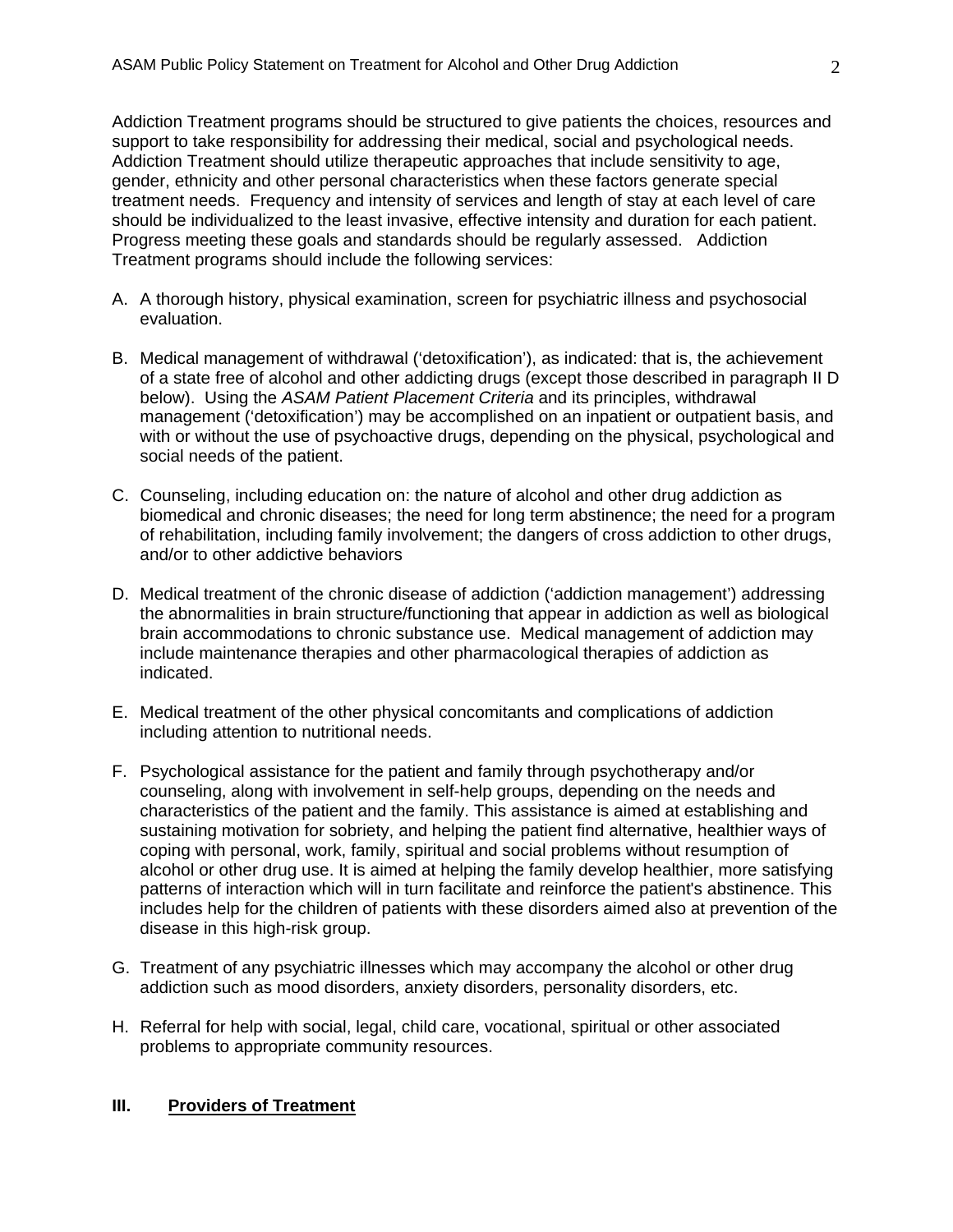- A. Physicians, nurses, counselors, psychologists, social workers, other health care professionals, and treatment facilities can all be involved in providing treatment for alcohol and other drug addiction within the scope of their respective licensing and practice acts (see paragraph III E below).
- B. Physicians involved as consultants in and/or supervising addiction medicine specialty treatment should be credentialed in the treatment of addiction and educated in the various modalities of medical treatment including pharmacotherapies and psychosocial therapies. Certification in Addiction Medicine by the American Society of Addiction Medicine; a Certificate of Added Qualification in Addiction Medicine conferred by the American Osteopathic Association; subspecialty certification in Addiction Psychiatry conferred by the American Board of Psychiatry and Neurology; or board certification in Addiction Medicine by the American Board of Addiction Medicine are the recommended physician credentials. (See the ASAM Public Policy Statement on *How to Recognize a Physician Recognized for Expertness in Diagnosis and Treatment of Addiction and Substance-related Health Conditions,* January 2010.)<sup>3</sup>
- C. Addiction credentialed physicians working in addiction treatment programs should be involved in initial patient evaluation and treatment planning, medically necessary ongoing patient contact and in consultation involving examination of the patient upon request by counselors and other professionals working in the treatment program. Addiction physicians should provide medical care by reviewing overall treatment planning and discharge planning activities.
- D. Physicians who are not addiction medicine specialists, especially primary care and emergency medicine physicians, are in a unique position to diagnose and address addiction, often much earlier in the illness than other professionals. The physician is an essential part of the treatment of addiction, and identification and treatment of addiction are integral parts of general medical practice. Physicians should be educated in Motivational Interviewing and be capable of referring to appropriate treatment professionals and/or certified treatment facilities when more intensive treatment is indicated.
- E. Non-physician licensed health care professionals can assess and treat appropriate substance use disorders independently and/or participate as a member of a professional Treatment Team. (See *A Guideline for Credentialing and Privileging of Clinical Professionals*  for Care of Substance-related Disorders: a Joint Statement of the American Society of *Addiction Medicine and the American Managed Behavioral Healthcare Association,*  February 2000.) $<sup>4</sup>$ </sup>
- F. Peers and sponsors in self-help organizations are not considered to be providers of professional treatment. (See the *Public Policy Statement on The Relationship between Treatment and Self-Help: A Joint Statement of the American Society of Addiction Medicine, the American Academy of Addiction Psychiatry, and the American Psychiatric Association,*  December 1997.)<sup>5</sup> Professional treatment is by definition offered by treatment

<sup>&</sup>lt;sup>3</sup> http://www.asam.org/HowToIdentifyaPhysicianRecognizedforExpertness.html

<sup>4</sup> http://www.asam.org/GuidelineforCredentialingandPrivilegingofClinicalProfessionals.html

<sup>&</sup>lt;sup>5</sup> http://www.asam.org/RelationshipBetweenTreatmentAndSelfHelpAJointStatement.html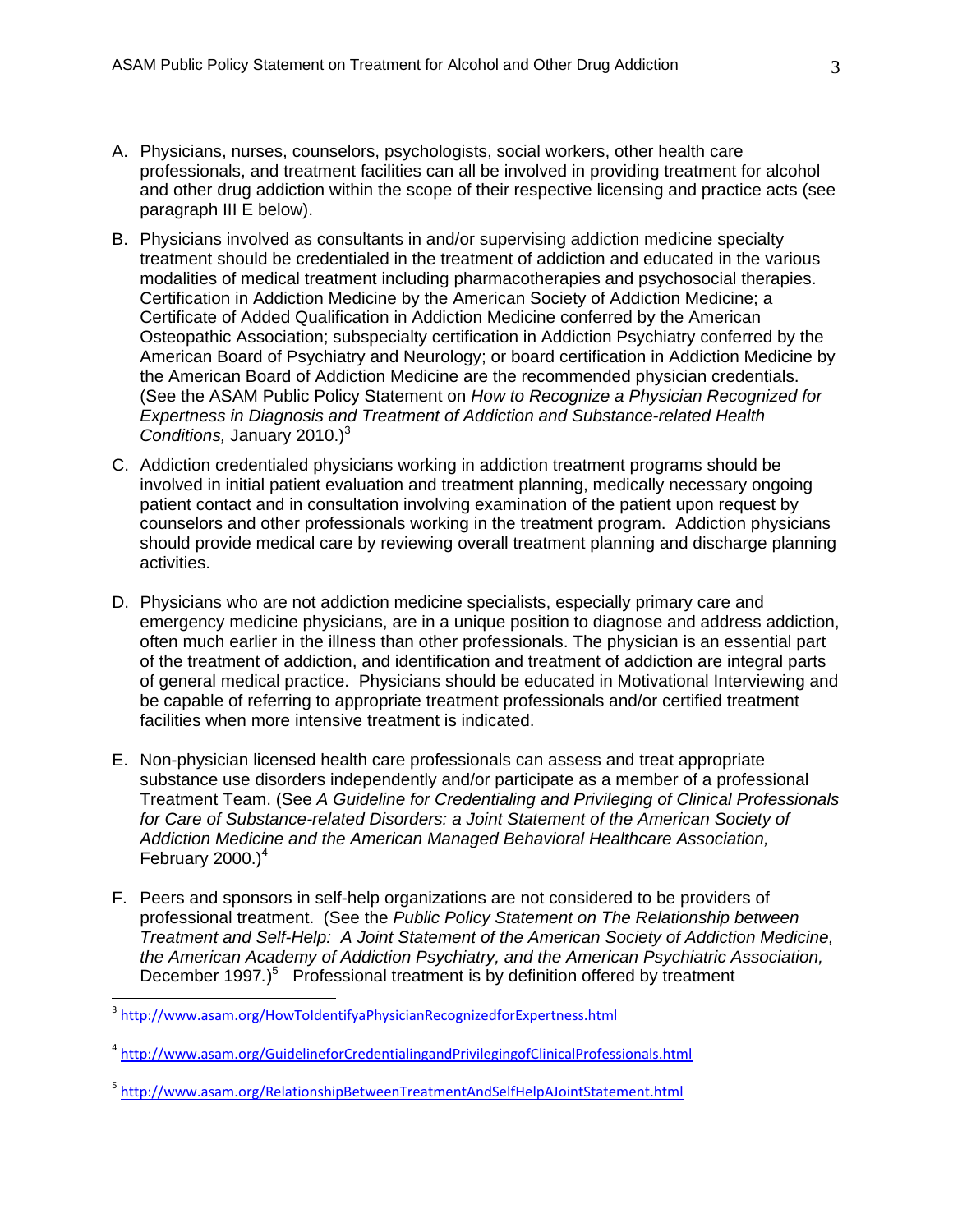professionals: individuals providing treatment should be trained within their professional discipline regarding substance use disorders and addiction.

- G. Treatment facilities should be licensed by appropriate governmental agencies and accredited by qualified accreditation agencies. All states should be encouraged to include in their requirements for certification of Addition Treatment Programs that treatment programs have a medical director who is a physician who is credentialed in Addiction Medicine or Addiction Psychiatry.
- H. In jurisdictions where certification or licensure of addiction counselors is available, counselors should be certified or licensed.

#### **IV. Duration of Treatment**

Many factors may influence the duration of treatment including but not limited to the age of the patient, the stage of illness, the existence of co-occurring addictions, the degree of associated physical and psychiatric disability, the extent of social, family, vocational and legal problems, and the patient's readiness to change. Therefore, the length of the treatment and rehabilitation process will necessarily vary widely from case to case. In all cases, however, a continuum of care and a structural social support system (e.g. self-help groups, professional therapy and medical supervision) are needed because of the severe nature of the illnesses and potential for relapse. Addiction is a chronic disease. Relapse prevention efforts are ongoing, especially during the first months to two years. Maintenance of disease remission is a life-long process and should be followed as with all other chronic relapsing illnesses such as diabetes and hypertension. (For a description of the levels of care that should be available to patients over the course of their illness and recovery, based on medical necessity, see the ASAM *Public Policy Statement on Core Benefit for Primary Care and Specialty Treatment and Prevention of Alcohol, Nicotine and Other Drug Abuse and Dependence*, April 1993.)6

e<br><sup>6</sup>http://www.asam.org/CoreBenefit.html